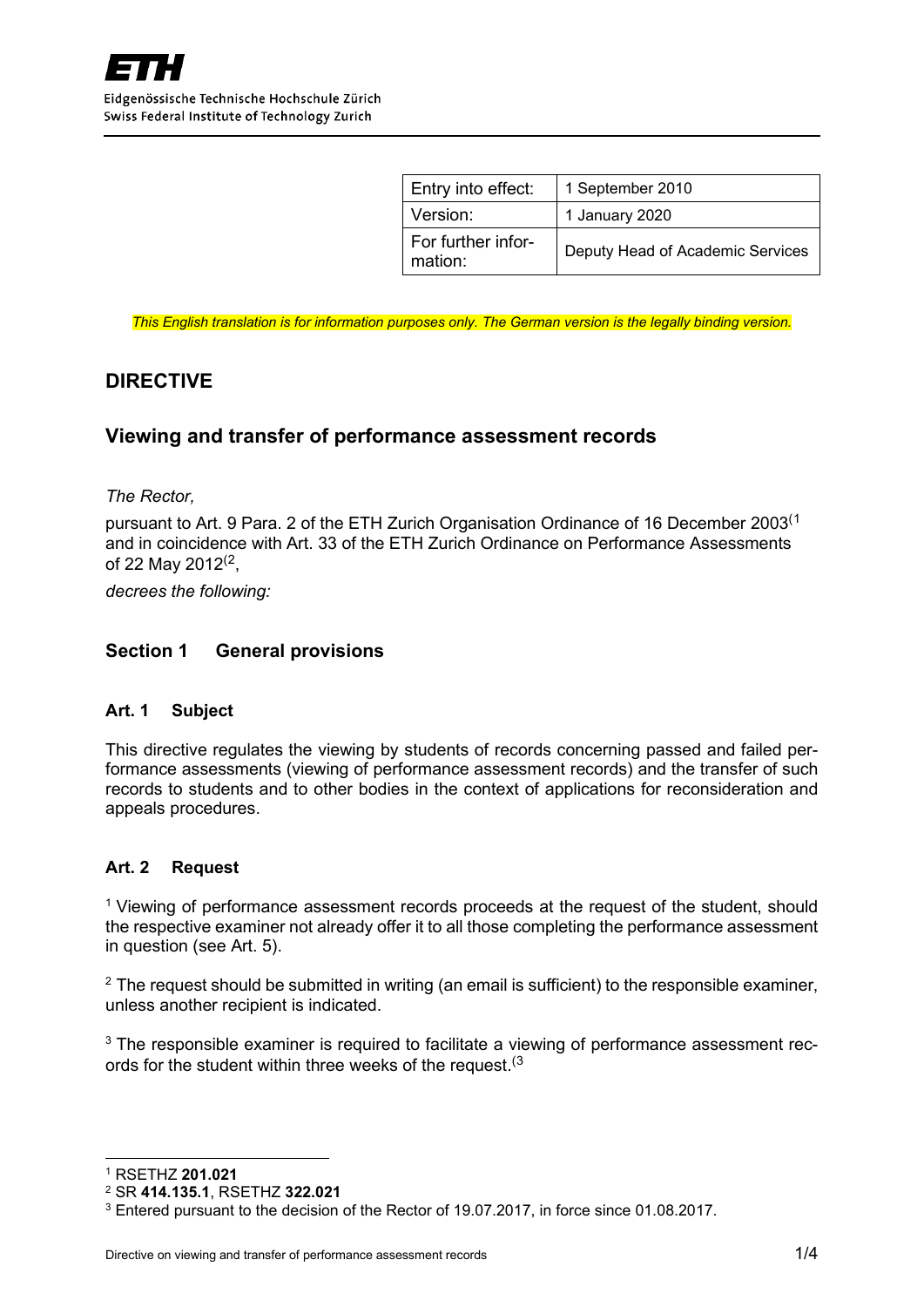### **Art. 3 Parties with the right to view performance assessment records**

 $<sup>1</sup>$  Students only have the right to view the records of performance assessments which they have</sup> actually completed. The right to view applies to the records of said student only. For this reason students are required to show their ETH ID cards immediately before viewing takes place.

<sup>2</sup> Viewing must take place in person.

## **Art. 4 Place, date/time and confirmation**

<sup>1</sup> The responsible examiner determines the place and date/time for viewing performance assessment records and informs the students.<sup>([4](#page-1-0)</sup> He/she takes students' timetables into account as far as possible.

 $2$  The examiner may require students to sign up in order to participate.

 $3$  The examiner chooses whether to require a confirmation from students that they have viewed their respective performance assessment records.

### **Art. 5**([5](#page-1-1) **Scheduled versus unscheduled viewing of performance assessment records: Deadlines and other modalities**

<sup>1</sup> If an examiner offers viewing of performance assessment records to all those who have completed a performance assessment, this viewing takes place within three weeks after the grading conference, and all the conditions for viewing set out in Art. 6, Para. 1-4 have been met, there will be no further entitlement to further viewing for reasons of commensurability.

<sup>2</sup> If an examiner does not offer viewing of performance assessment records as mentioned in Para. 1, students may view said records within six months after grades have been issued.<sup>([6](#page-1-2)</sup> When this deadline expires students lose the right to view their performance assessment records.

# **Section 2 Written and oral examinations, papers, and semester assignments**

## **Art. 6 Written examinations**

<sup>1</sup> If the examiner is not present in person while performance assessment records are viewed he/she must designate another person to conduct the viewing who is able to provide competent information on the respective corrections.

 $1<sup>bis7</sup>$  $1<sup>bis7</sup>$  $1<sup>bis7</sup>$  If for organisational reasons an examiner wishes to conduct examination viewing electronically (either partially or completely), the following stipulations apply analogously. Here it must in particular be ensured that:

<span id="page-1-0"></span><sup>4</sup> Version pursuant to the Rector's resolution of 15.04.2013, in force since 15.04.2013.

<span id="page-1-1"></span><sup>5</sup> Version pursuant to the Rector's resolution of 19.07.2017, in force since 01.08.2017.

<span id="page-1-2"></span><sup>6</sup> Art. 29, ETH Zurich Ordinance on Performance Assessments (RSETHZ **322.021**)

<span id="page-1-3"></span><sup>7</sup> Added as per the Rector's decision of 11.12.2019; in force since 01.01.2020.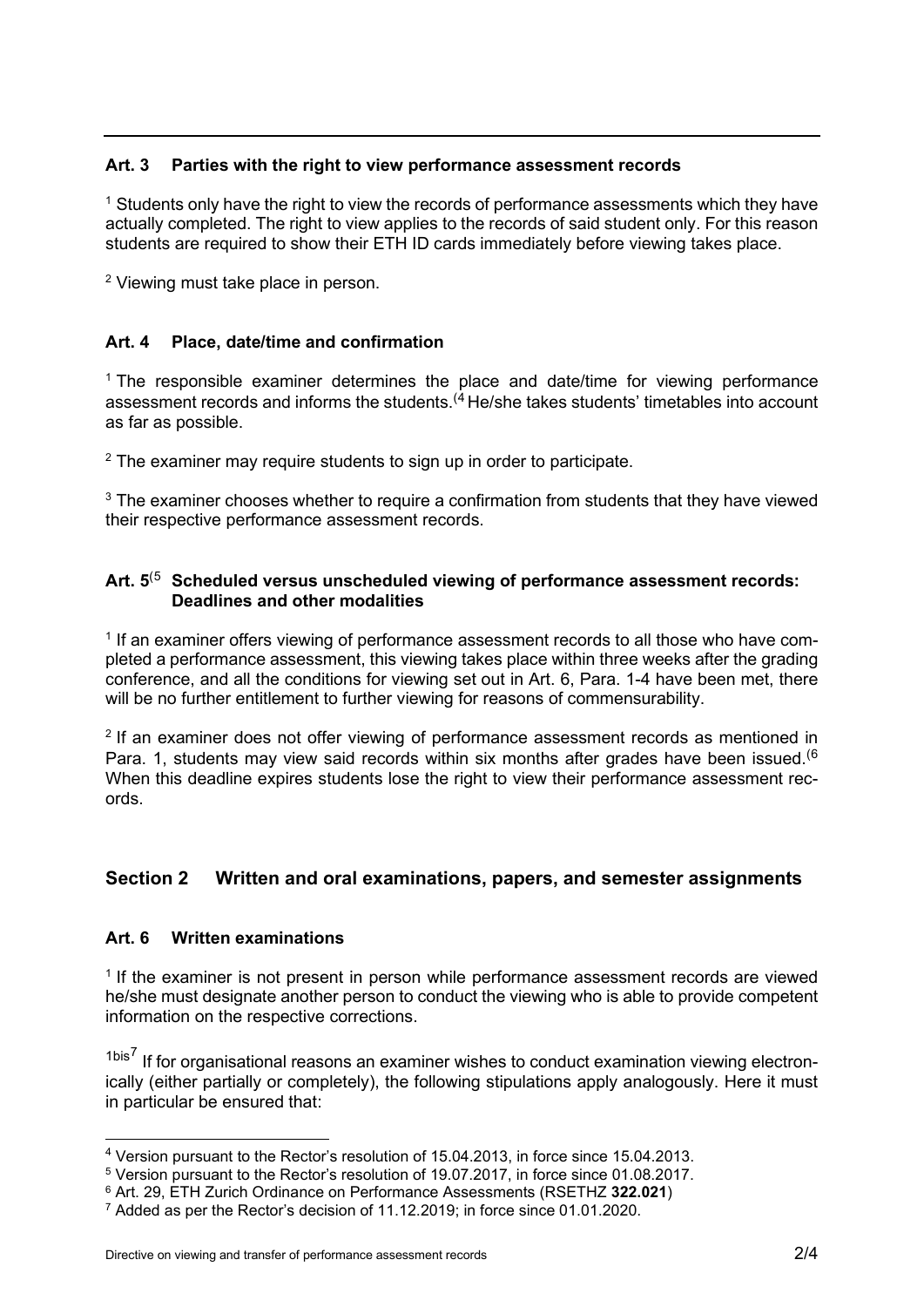- a. electronic viewing proceeds exclusively via ETH Zurich information and communication channels $8$ ; and
- b. students receive thorough information regarding corrections via other appropriate means.

<sup>2</sup> The examination records viewed must include:

- a. the examination task(s)
- b. the student's answers, with corrections
- c. the number of possible points per task
- d. the grading scale
- e. the sample solution, if available

 $3$  Students are entitled to receive answers to questions regarding corrections and awarding of points.

 $4<sup>9</sup>$  $4<sup>9</sup>$  $4<sup>9</sup>$  Students have a right to make brief hand-written notes and bring them along.

<sup>5</sup> Students are not normally entitled to receive copies of the examination task(s), corrected solutions or sample solutions. However, the examiner may at his/her own discretion allow copies and make a service charge.

 $6$  The person conducting the viewing of performance assessment records must take appropriate measures to ensure that no changes are made to the original documents.

## **Art. 7 Oral examinations and papers**

 $1$  In the context of oral examinations and papers students may request an explanation of the grading of the performance assessment from the examiner.

 $2$  The examiner decides whether to deliver the explanation orally or in writing.

 $3$  In addition, students have the right to view documents they have themselves compiled in the context of the performance assessment, including the corrections made to same.

<sup>4</sup> Students have no right to view the personal notes of the examiner or the co-examiner.

 $5$  The stipulations set out in Art. 6 Para.  $4 - 6$  apply analogously.

## **Art. 8 Semester assignments**

 $1$  The stipulations set out in Art. 6 apply analogously to semester assignments which have the character of a written examination.

 $2$  The stipulations set out in Art. 7 apply analogously to all semester assignments which do not fall under Para. 1.

<span id="page-2-0"></span><sup>8</sup> Vgl. Benutzungsordnung für Informations- und Kommunikationstechnologie an der ETH Zürich (BOT), RSETHZ **203.21**

<span id="page-2-1"></span><sup>9</sup> Version pursuant to the Rector's resolution of 15.04.2013.